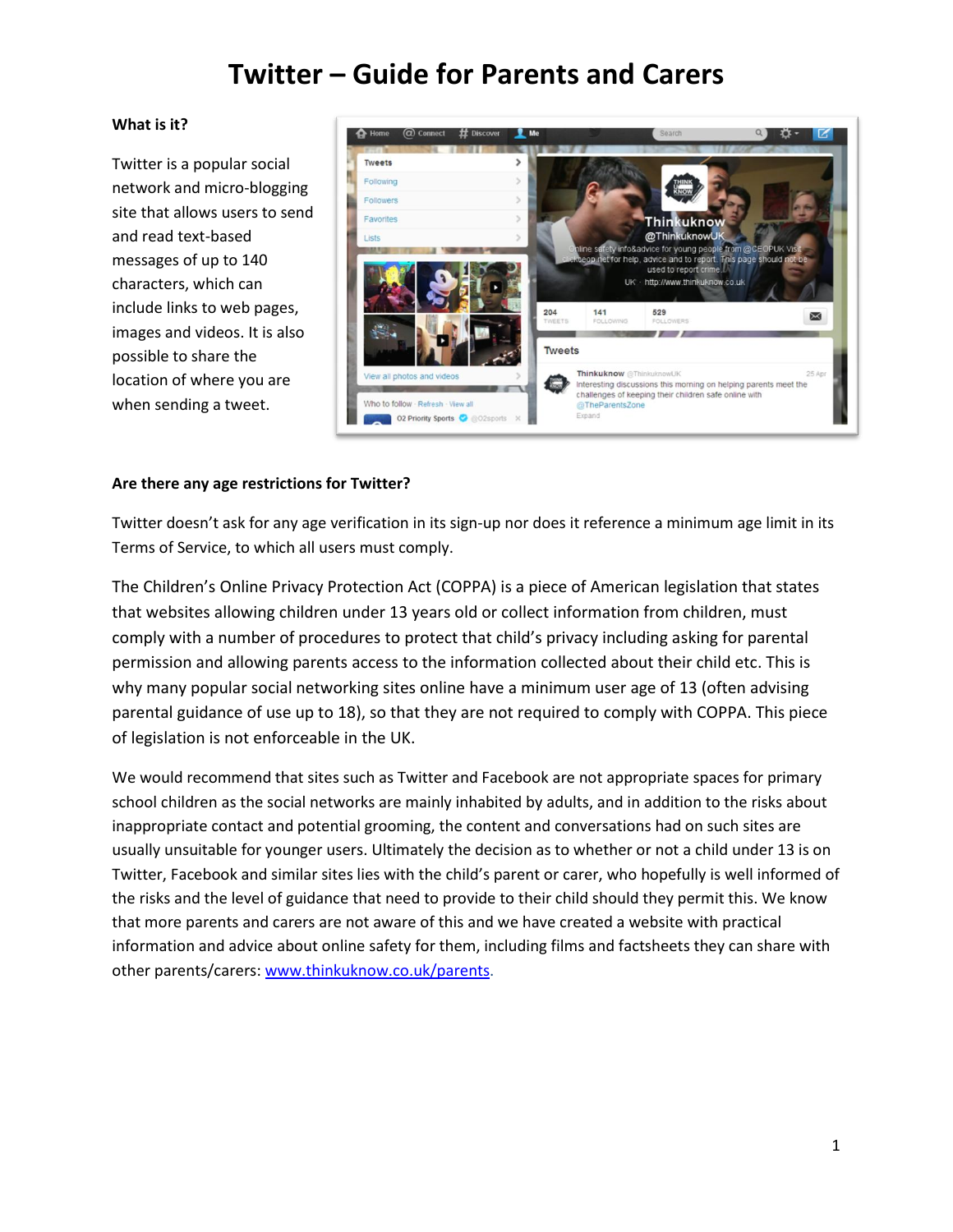### **How do privacy settings work on Twitter?**

As a Twitter user you have the option to choose whether your tweets are public (the default option) or whether you protect them, so that only people you approve can view your tweets.

**Public tweets** – anyone can see your tweets, whether or not they have a Twitter account. This means that your tweets can be viewed via search engines, e.g. Google and Bing, or through Twitter's own search functions. This also means that any Twitter accounts you have blocked from contacting you via Twitter are able to view your tweets.

**Protected tweets** – fellow Twitter users must make a request to you to follow your tweets and interact with you (including sending you a private message or DM, retweeting or sharing your tweets and liking or favouriting your tweets). Each request to follow you requires your approval, and young people should only approve requests from people that they know and trust in the real world. Your tweets are only visible to your approved Twitter followers. Also your tweets are not included in Twitter's Public Timeline, so your tweets are not searchable through search engines or Twitter's own search functions.

If at any point your tweets have been public and searchable the tweets that you made during this time will remain public, even after changing your settings to protect your tweets. If you later choose to make your tweets public again all previously protected tweets will become public and searchable. Wherever you use social networking sites it is important to think before you post and to consider who may be able to view what you post online now and in the future.

It is recommended that young people using Twitter choose to protect their tweets and only allow those who they know and trust to follow and contact them via Twitter. It also recommended that young people do not activate settings which allow their location when sending a tweet to be shared.

### **How do I protect my tweets?**

When logged in to your Twitter account, click on the Cog icon in the top right hand corner of the page and then choose 'Settings' from the menu.

On the 'Settings' page check the 'Protect my tweets' box and click on the 'Save changes' button at the bottom of the page. It is also a good idea to check the box next to 'Require personal information to reset my password' as this will make it more difficult for your account to be hacked.

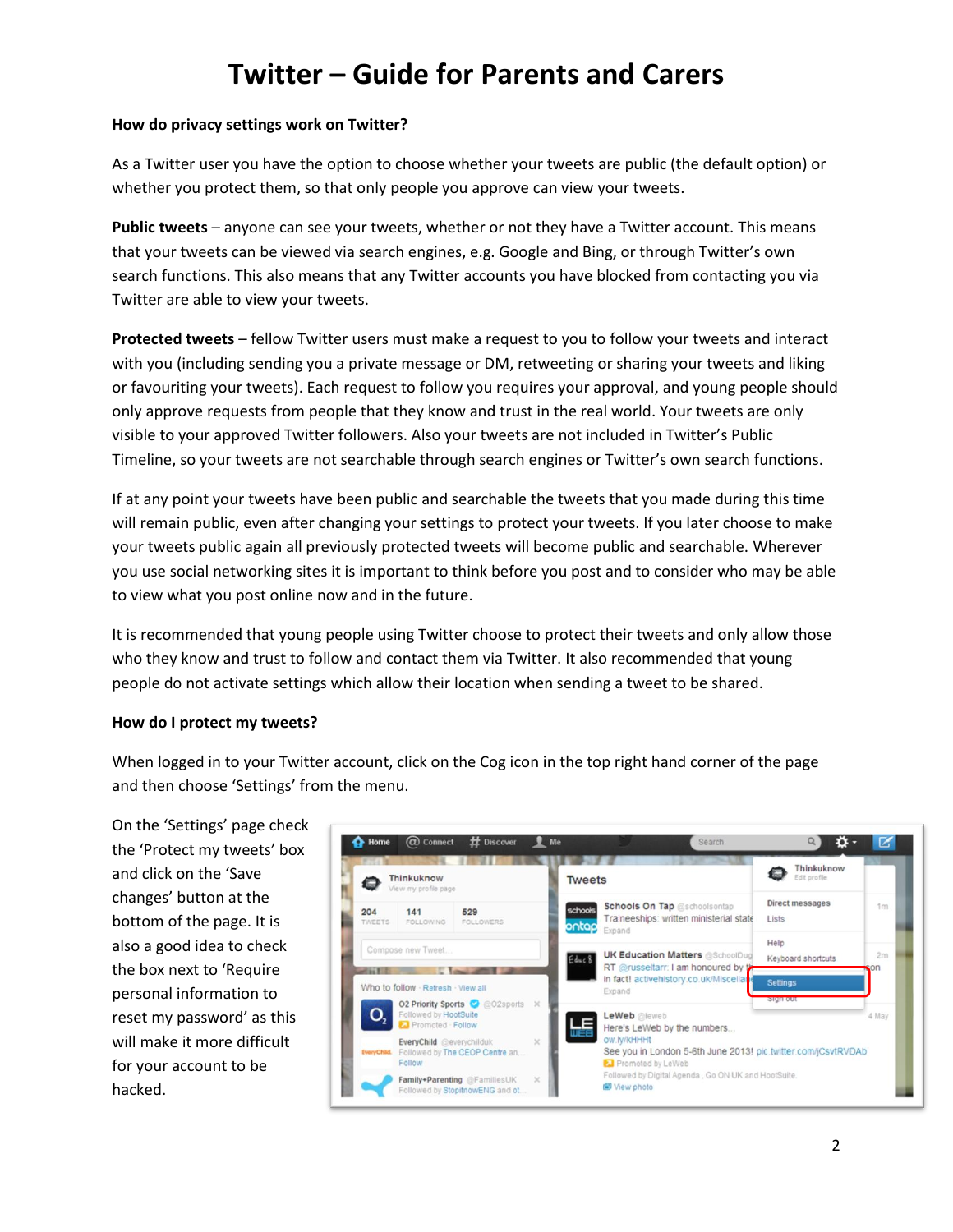

On the 'Settings' page you can also choose to share your location when you tweet. It is recommended that young people do not check this box. If you have previously shared your location and no longer want to it is also possible to delete all location information that has been previously shared.

### **How do I block someone on Twitter?**

If you want to stop another Twitter user from following you, retweeting or favouriting your tweets, or sending you a direct message, you can do so by blocking them.

When logged in to your Twitter account, visit the Twitter profile page of the person you want to block. Then click on the person icon on their profile page and choose 'Block' from the options available.

Please remember that if you choose to keep your tweets public anyone can view your tweets, including people without a Twitter account and people that you have blocked on Twitter.